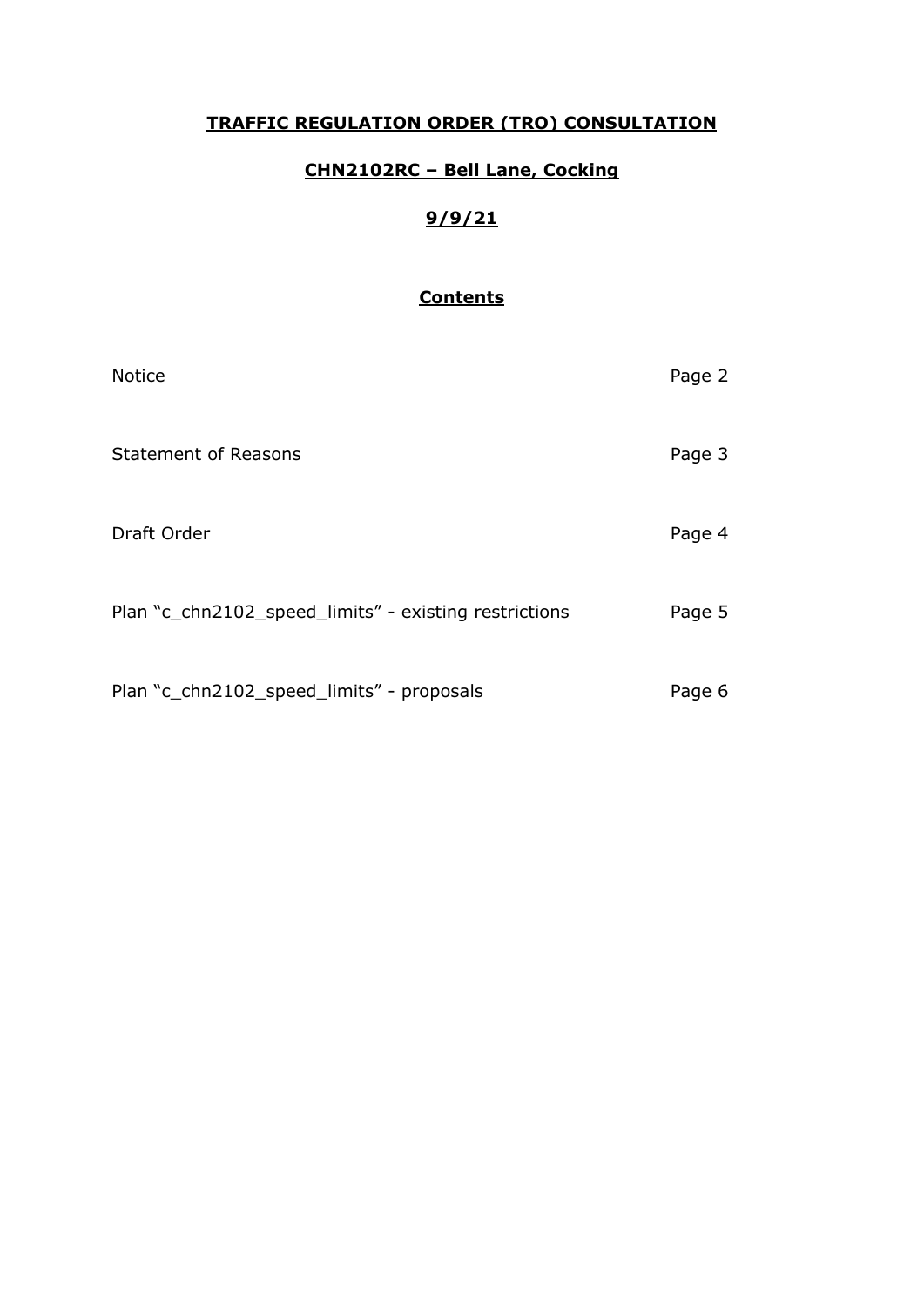#### **WEST SUSSEX COUNTY COUNCIL (COCKING: BELL LANE & HIGH MEADOW) (30MPH SPEED LIMIT) ORDER 2021**

**NOTICE** is hereby given that West Sussex County Council proposes to introduce a permanent Order under the provisions of the Road Traffic Regulation Act 1984, the effect of which will be to introduce 30mph speed limits on a length of Bell Lane from west of the A286 westwards to a point west of the disused railway bridge and, on High Meadow

Full details of the proposals in this Notice can be viewed on our website [www.westsussex.gov.uk/tro.](http://www.westsussex.gov.uk/tro) The [website](https://www.westsussex.gov.uk/roads-and-travel/traffic-regulation-orders/) includes a response form for comments or objections.

Paper copies of documents will not be available to view in council offices or libraries. People without access to a computer who wish to view details of the scheme should telephone the West Sussex County Council Contact Centre on 01243 642105 to receive the documents by post.

Any objections or comments about the proposal must be received by 7 October 2021. These may be sent via the response form on the website, in writing to: TRO Team, West Sussex County Council, The Grange, Tower Street, Chichester, PO19 1RH; or by e-mail to: [tro.team@westsussex.gov.uk.](mailto:tro.team@westsussex.gov.uk) All correspondence should be addressed to the undersigned, quoting reference no. TRO/CHN2102/RC. Only correspondence including a full name and address will be considered.

Dated this 9 September 2021

 Director of Law & Assurance County Hall Chichester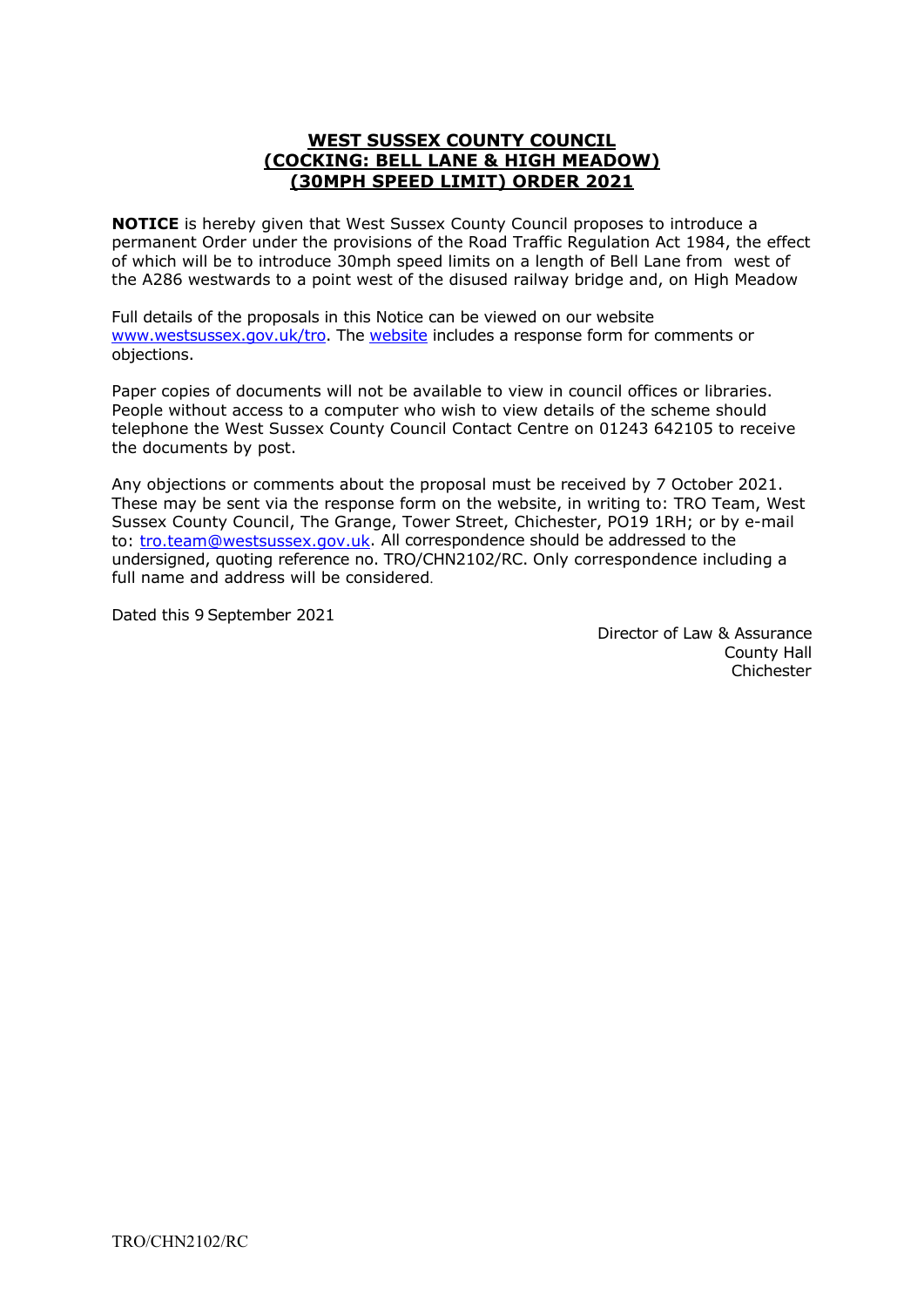### **WEST SUSSEX COUNTY COUNCIL (COCKING: BELL LANE & HIGH MEADOW) (30MPH SPEED LIMIT) ORDER 2021**

### **Statement Of Reasons For Proposing To Make The Order**

The County Council in exercise of their powers under the Road Traffic Regulation Act 1984, propose to make a permanent Order the effect of which will be to introduce 30mph speed limits on a length of Bell Lane from west of the A286 westwards to a point west of the disused railway bridge and, on High Meadow

Bell Lane is a "C" class road. The eastern length of Bell Lane is in the residential area of Cocking village. It provides access to Cocking Village Hall and High Meadow, a residential cul-de-sac. Bell Lane is currently subject to a 60mph speed limit.

Concerns have been raised locally about road safety and the general speed of traffic and the Parish Council requested a speed limit reduction. The Cabinet Member for Highways & Infrastructure approved proposals for Bell Lane in the 2021/22 TRO works programme.

An average speed and route assessment has been undertaken and it is proposed to introduce a 30mph speed limit on a 412 metre length of Bell Lane from the A286 westwards to the disused railway bridge and, on High Meadow. The proposed lower speed limits are compliant with the County Council's speed limit policy and adequately reflect the character of the roads.

This Order is proposed so as to reduce danger to persons or other traffic using the road or to minimise the likelihood of any such danger arising and for preserving or improving the amenities of the area through which the road runs.

Drawing Cocking: Bell Lane proposed Speed Limits (02.07.21) shows the lengths of roads, which are the subject of the proposed order.

Director of Law & Assurance County Hall Chichester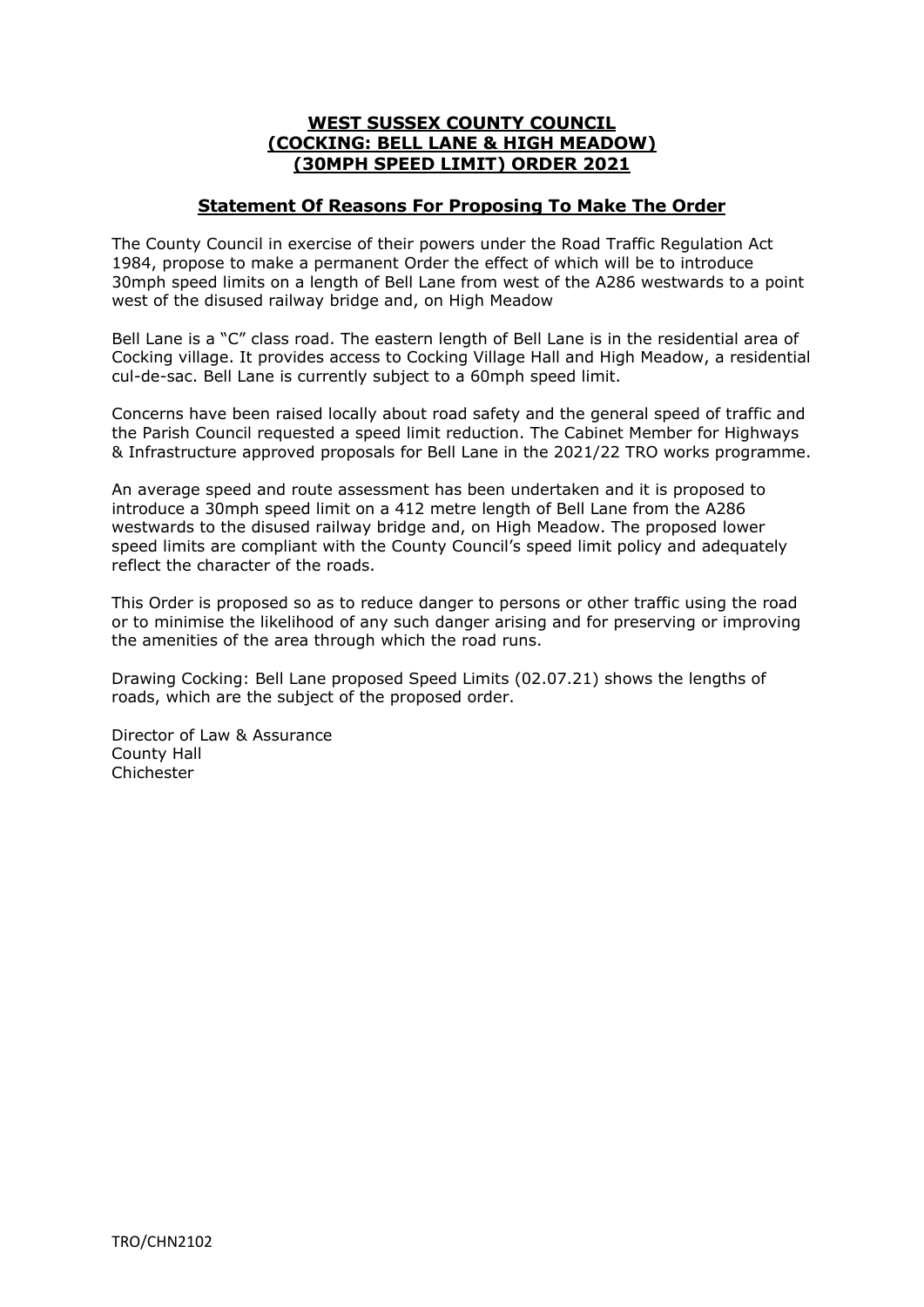### **WEST SUSSEX COUNTY COUNCIL (COCKING: BELL LANE & HIGH MEADOW) (30MPH SPEED LIMIT) ORDER 2021**

West Sussex County Council in exercise of their powers under Sections 82 and 84 (1) (a) of the Road Traffic Regulation Act 1984 ("the Act"), and Part IV of Schedule 9 of the Act and of all other enabling powers, and after consultation with the chief officer of police in accordance with Part III and Part IV of Schedule 9 to the Act hereby make the following Order:-

- 1. This Order shall come into operation on the x day of x 2021 and may be cited as "West Sussex County Council (Cocking: Bell Lane & High Meadow) (30mph Speed Limit) Order 2021"
- 2. No person shall cause or permit any vehicle to proceed at a speed exceeding 30 miles per hour in the lengths of roads specified in the First Schedule to this Order.
- 3. Nothing in Paragraph 2 shall apply to a vehicle being used by naval, military or air force purposes while being driven by a person for the timebeing subject to the orders of a member of the armed forces of the Crown on an occasion when –
	- (a) the person driving the vehicle is a member of the special forces as defined by the Road Traffic Exemptions (Special Forces) (Variation and Amendment) Regulations 2011; and
	- (b) the vehicle is being driven-
		- (i) in response, or for practice in responding, to a national security emergency by a person who has been trained in driving vehicles at high speeds; or
		- (ii) for the purpose of training a person in driving vehicles at high speeds.

#### **FIRST SCHEDULE (30mph speed limit)**

#### Length of road in Cocking

Bell Lane **from west of the A286 westwards for** a distance of 412 metres to a point west of the disused railway bridge

High Meadow **throughout its entire length** 

The COMMON SEAL of WEST SUSSEX  $)$ day of  $\qquad \qquad \qquad$  ) COUNTY COUNCIL was (affixed hereto the  $\alpha$  2021 (asset) affixed hereto the x 2021 in the presence of: )(L.S.) )

)

Authorised Signatory )

TRO/CHN2102/RC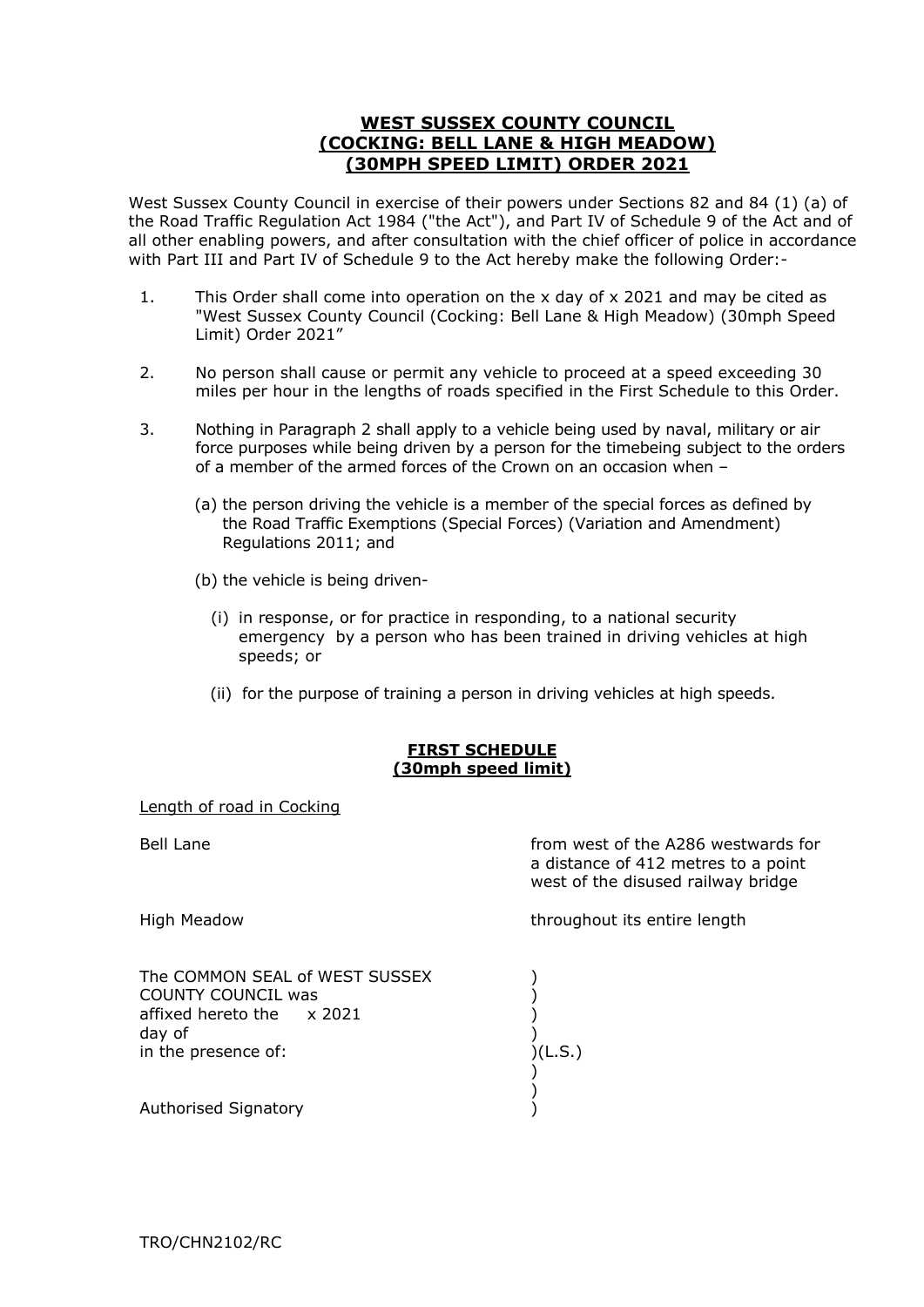